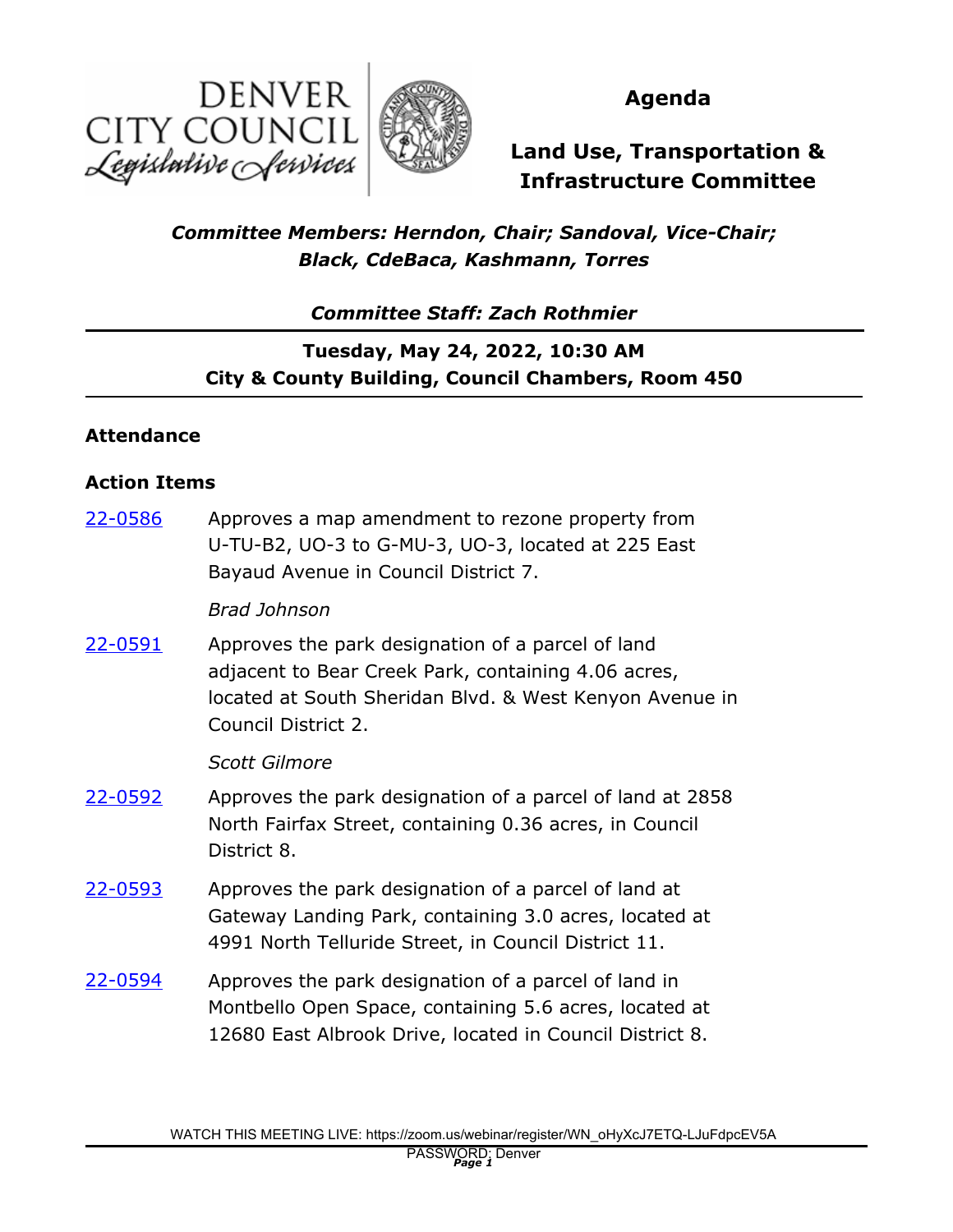### **Agenda Land Use, Transportation & Infrastructure Committee Tuesday, May 24, 2022**

| 22-0595 | Approves the park designation of a parcel of land in Platte<br>Farm Open Space, containing 6.2 acres, located at East<br>48th Avenue and Grant Street, in Council District 9.                    |
|---------|--------------------------------------------------------------------------------------------------------------------------------------------------------------------------------------------------|
| 22-0596 | Approves the park designation of a parcel of land at<br>unnamed Iliff & Bellaire Park, containing 1.88 acres,<br>located on East Iliff Avenue & South Bellaire Street, in<br>Council District 4. |
| 22-0597 | Approves the park designation for Uplands Park,<br>containing 14.6 acres, located on East 50th Avenue from<br>Trenton Street to Northfield Blyd in Council District 8.                           |
| 22-0598 | Approves the park designation for the Westwood Park<br>addition, containing 0.48 acres, located at Westwood Park<br>on West Kentucky Avenue in Council District 3.                               |

#### **Briefings**

[22-0626](http://denver.legistar.com/gateway.aspx?m=l&id=/matter.aspx?key=21693) Blueprint Denver Annual Briefing

*David Gaspers*

#### **Consent Items**

- Approves a map amendment to rezone property from E-SU-Dx to E-SU-D1x, located at 1170 North Holly Street in Council District 5. [22-0585](http://denver.legistar.com/gateway.aspx?m=l&id=/matter.aspx?key=21652)
- Approves a contract with SavATree, LLC for \$650,000 and through 12-31-2024 for emerald ash borer pesticide treatments on city-maintained trees on city-owned property, citywide (202262174). [22-0599](http://denver.legistar.com/gateway.aspx?m=l&id=/matter.aspx?key=21666)
- Approves a contract with Tiger Tree, Inc for \$650,000 and through 12-31-2024 for emerald ash borer pesticide treatments on city-maintained trees on city-owned property, citywide (202262202). [22-0600](http://denver.legistar.com/gateway.aspx?m=l&id=/matter.aspx?key=21667)